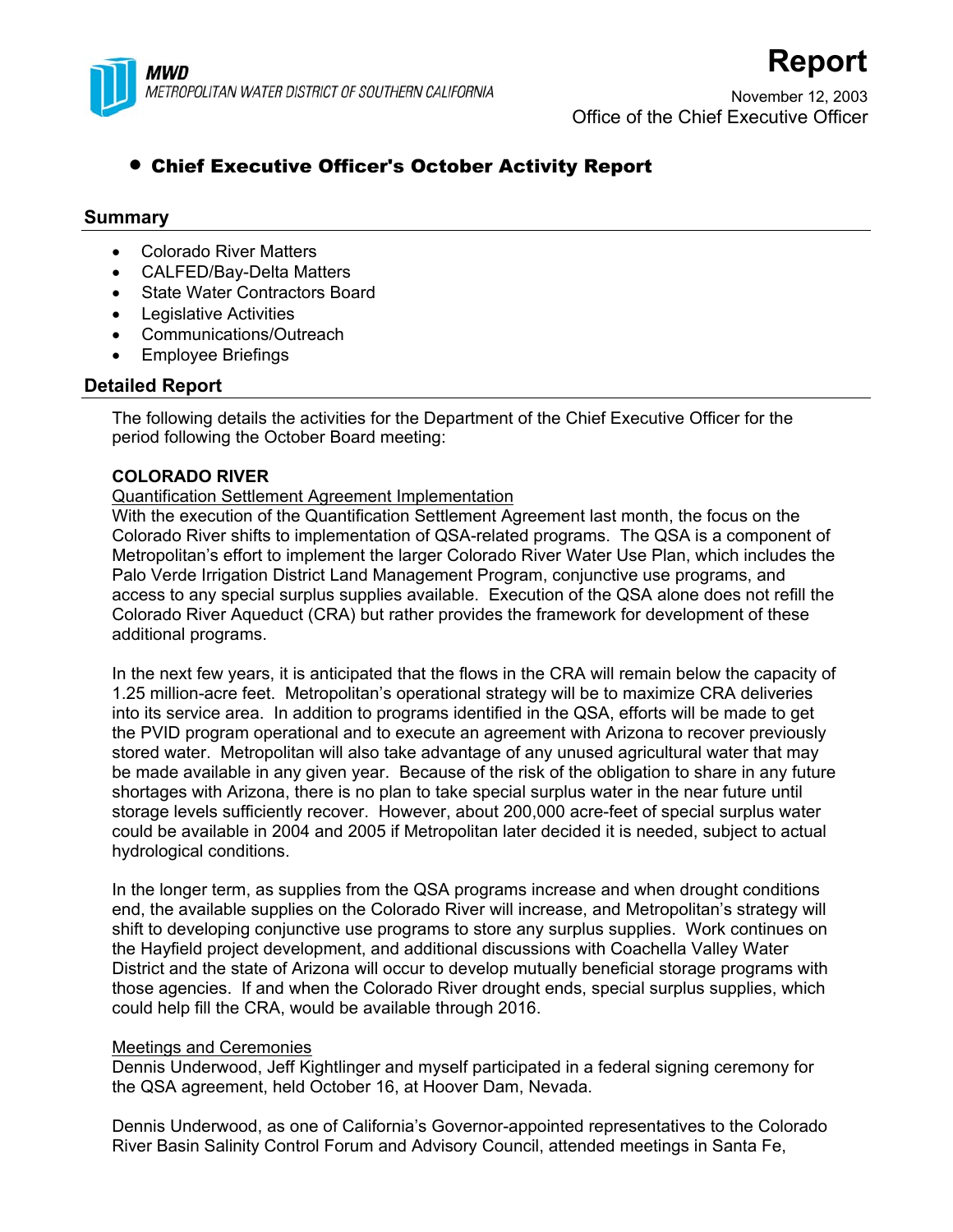New Mexico to consider recommendations for the federal/state Colorado River Basin Salinity Control programs.

### **CALFED/BAY DELTA MATTERS**

#### Staff Testimony to the State Legislature

On September 30, 2003, Vice President Timothy Quinn testified before the State Senate Committee on Agriculture and Water Resources about steps to implement various actions in the CALFED Record of Decision (ROD) discussed among various stakeholders in July 2003 in Napa, California. Mr. Quinn summarized the proposed actions contained in the Napa Proposal and the relationships to the CALFED ROD.

Mr. Quinn also testified before the State Assembly Committee on Water, Parks, & Wildlife on October 28, 2003 about implementation of key CALFED Bay-Delta Program actions, including the actions contained in the Napa Proposal and other stakeholder meetings.

I testified before the U.S. Senate Committee on Natural Resources, Subcommittee on Water & Power on October 30, 2003, regarding the California Bay-Delta Reauthorizations Act (S.1097). I stated that Metropolitan strongly supports S.1097 and urges its passage by this subcommittee and the full Senate at the earliest possible date.

#### CALFED Environmental Water Account Discussions

Discussions between the U.S. Fish and Wildlife Service, National Marine Fisheries Service, Department of Fish and Game, Department of Water Resources (DWR), U.S. Bureau of Reclamation and the state and federal contractors are continuing. There has been some general agreement reached on the size and form of a long-term Environmental Water Account (EWA). The main discussion has now shifted to the amount of funding needed to support the EWA and the sources of those funds. The State Water Project contractors will likely be identified to pay for a portion of the EWA annual costs. Staff continues to work with the parties involved on a plan to assure an effective EWA that supports the implementation of actions in the CALFED ROD and also a finance plan that is fair and equitable.

# CALFED Water Use Efficiency (WUE)

The CALFED ROD requires the CALFED Water Use Efficiency Program (WUE) to develop a definition and implementation plan for the "appropriate measurement" of urban water use in California. A similar requirement exists for agriculture. CALFED staff, working in consultation with stakeholders, including Metropolitan, has developed a draft plan outlining a proposed approach for measurement. The basic objective of the ROD requirement is to provide public agencies, water purveyors and other stakeholders with a comprehensive framework for systematically accounting for the sources and disposition of water supplied by urban water agencies. CALFED plans to finalize this proposal by the end of November, present it to the California Bay-Delta Authority in December, and, if approved by the Bay-Delta Advisory Council, to hold public workshops on the proposal in February. Work on enabling legislation and regulations would begin in the spring of 2004.

# **STATE WATER CONTRACTORS BOARD**

# State Water Contractors Annual Strategy Meeting in Napa, California

The State Water Contractors held a workshop for its board of directors on October 15-17 to discuss key issues that it is confronting over the coming years and potential actions to address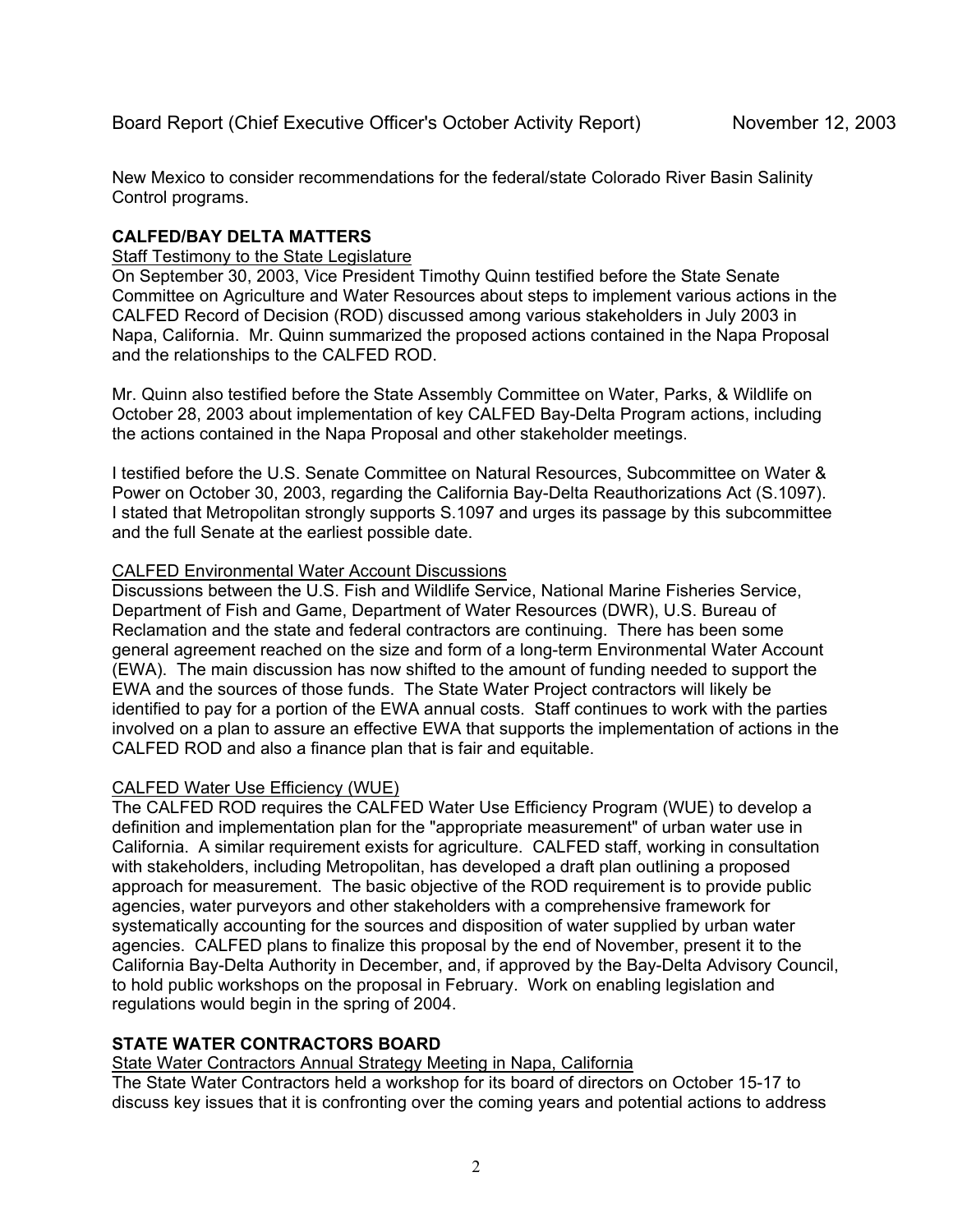these issues. DWR management and staff also were participants. During this workshop comprehensive discussions were held on key water operations and business management areas. Key items are highlighted below:

- A proposal from DWR on a new process for updating the overall SWP water allocation in response to changing hydrologic conditions, which develop between December and May of each precipitation season when the snow pack develops. The new process would favor higher allocations earlier in the precipitation season.
- A briefing from DWR introduced financial risk tolerance parameters it is developing with contractor participation to guide the future energy acquisition portfolio for SWP water pumping needs. The approach would establish risk factors assessing project generation, hydrologic variances, contractor water orders and energy market fluctuations.
- A discussion on strategies and options for south Delta improvements, including Banks Pumping plant at 8,500 cubic feet per second, the proposed agreement between the SWP and the Central Valley Project for integrated water operations as well as approaches to ensuring a long-term Environmental Water Account to support the projects we are seeking from CALFED.
- A briefing of issues pertinent to the impending Oroville FERC license renewal settlement agreements discussions.
- A presentation on opportunities for coordinated resource strategies between the SWP and Yuba River water use operations. A presentation by Butte County representatives on its groundwater resources (downstream of Oroville Dam).

# **LEGISLATIVE ACTIVITIES**

On October 20-22, Executive Legislative Representative Kathy Cole hosted a three-day inspection trip for key State legislative staff. The trip was designed to inform and educate the staff on critical issues affecting the supply and quality of water for Metropolitan's service area.

# **COMMUNICATIONS/OUTREACH**

On October 22, Metropolitan and the Eastern Municipal Water District launched a new water conservation program with homebuilders in Riverside County. With funding from the Bureau of Reclamation, MWD and EMWD asked homebuilders to join us in identifying new strategies to get new homeowners to purchase and install water efficient landscaping under the name of "California Friendly" landscapes. The meeting included both small and large homebuilders. Many of the homebuilders provide input to the program and agreed to meet again to formalize the finer details for the program within the next few weeks.

The Southern California wildfires forced staff to substantially change their plans during one tour in Northern California with Calleguas Municipal Water District guests and another tour to the Colorado River with San Diego County Water Authority guests. The Calleguas group was forced to take a bus back after airline flights were curtailed and then needed a police escort to get back to the district office. The San Diego group's bus broke down on the way back, requiring staff to find alternate means of transportation for guests. In addition, Press Office staff responded to media inquiries related to the fires' impact on water supplies and water quality.

On October 9, the Asian American Architect and Engineer's Association recognized Director Carol Kwan and myself at their annual awards dinner. The recognition was on behalf of Metropolitan for its outstanding leadership in business outreach.